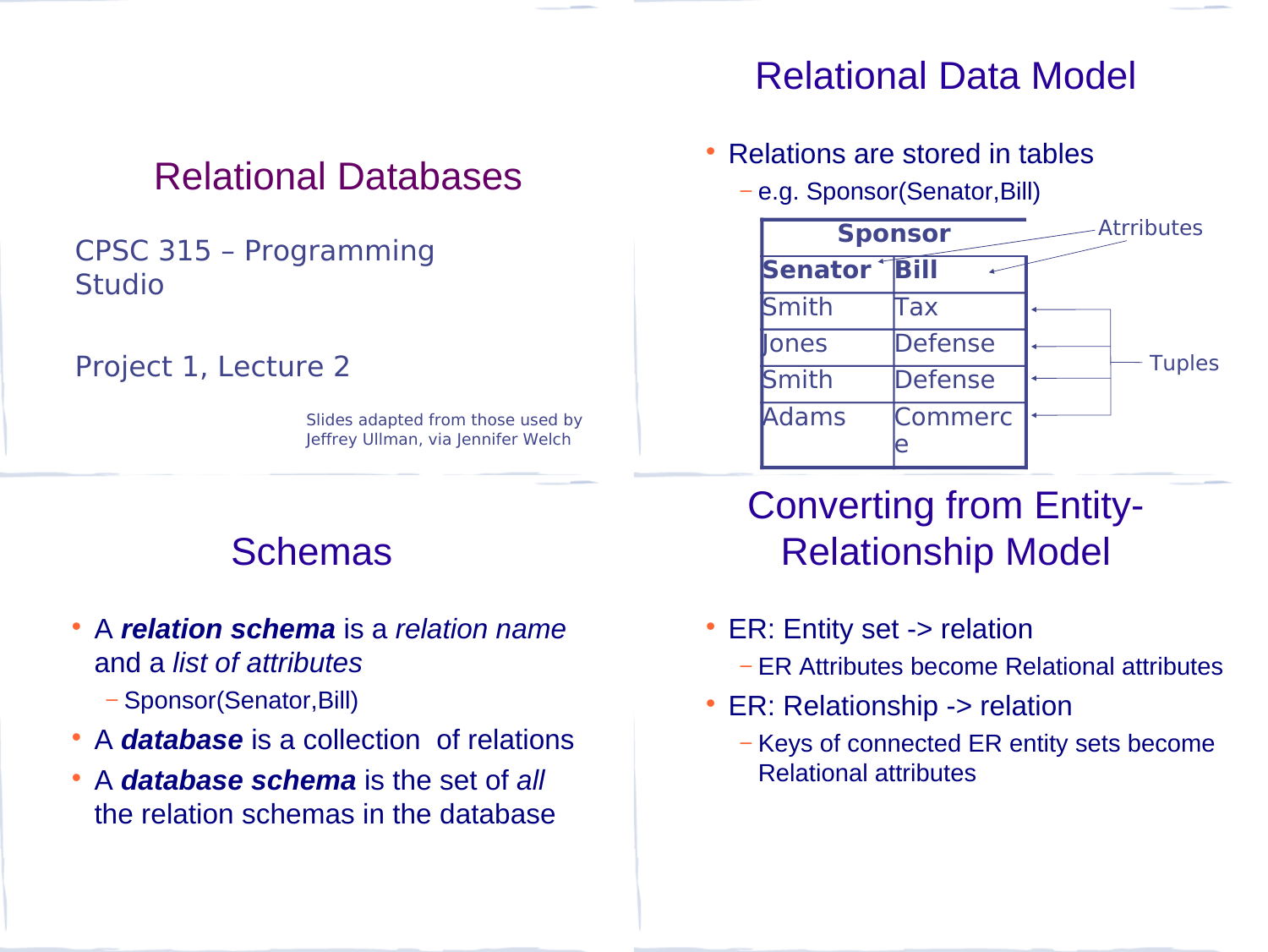### ER Entity Sets



#### Relations

- Senator(Name, Party, State, Years)
- Bill(Name,Text)
- Lobbyist(Name,Organization)

ER Relationships



### Relations

- Sponsored(Senator, Bill)
- Wrote(Bill,Lobbyist)
- Contributed(Senator,Lobbyist)
- Remember, each of these is expressed as a table (with the columns given by the "parameters")
- Notice that columns can refer to "bigger" items, with even more attributes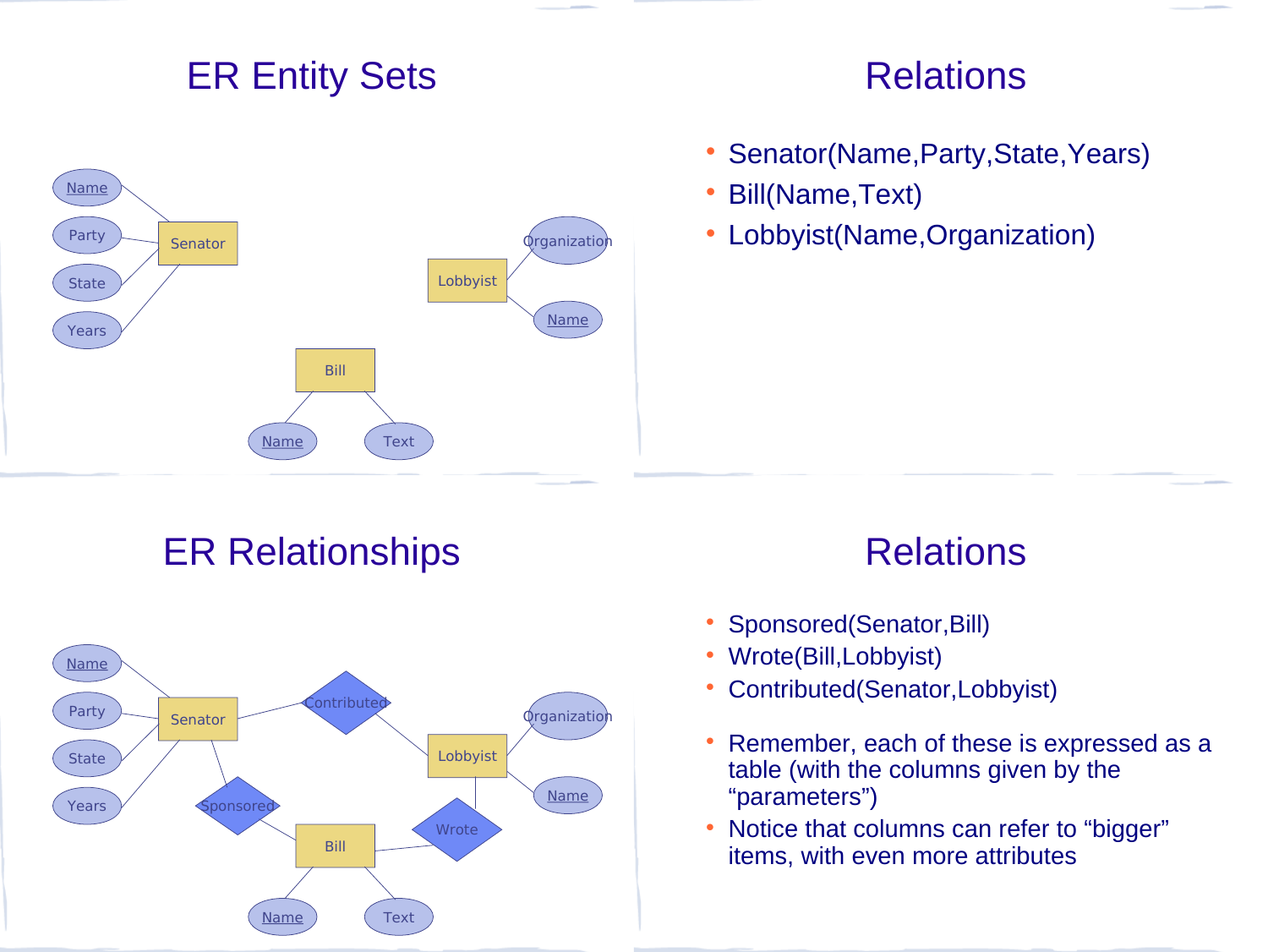## Combining Relations

- Relations can sometimes be combined.
- Assume a "base" entity set with its relation.
- If there is a many-to-one relation, that can be combined with the base entity set.
- Should **not** combine many-to-many
	- − Redundancy each of the many stored

# Combining Relations

- Example (many-to-one): (Good)
	- − Person(Name, Birthdate, Height, Weight, Eye Color, Hair Color)
	- − BornIn(Person,Town)
	- − Person(Name, Birthdate, Height, Weight, Eye Color, Hair Color, Town)
- Example(many-to-many): (Bad)
	- − Senator(Name, Party, State, Years)
	- − Sponsored(Senator, Bill)
	- − Senator(Name, Party, State, Years, Bill)

## Weak Entity Sets

- The relation for a weak entity set must contain all the elements of its key
- Supporting relationships are usually redundant (unless possibly multi-way)

## Weak Entity Set Example

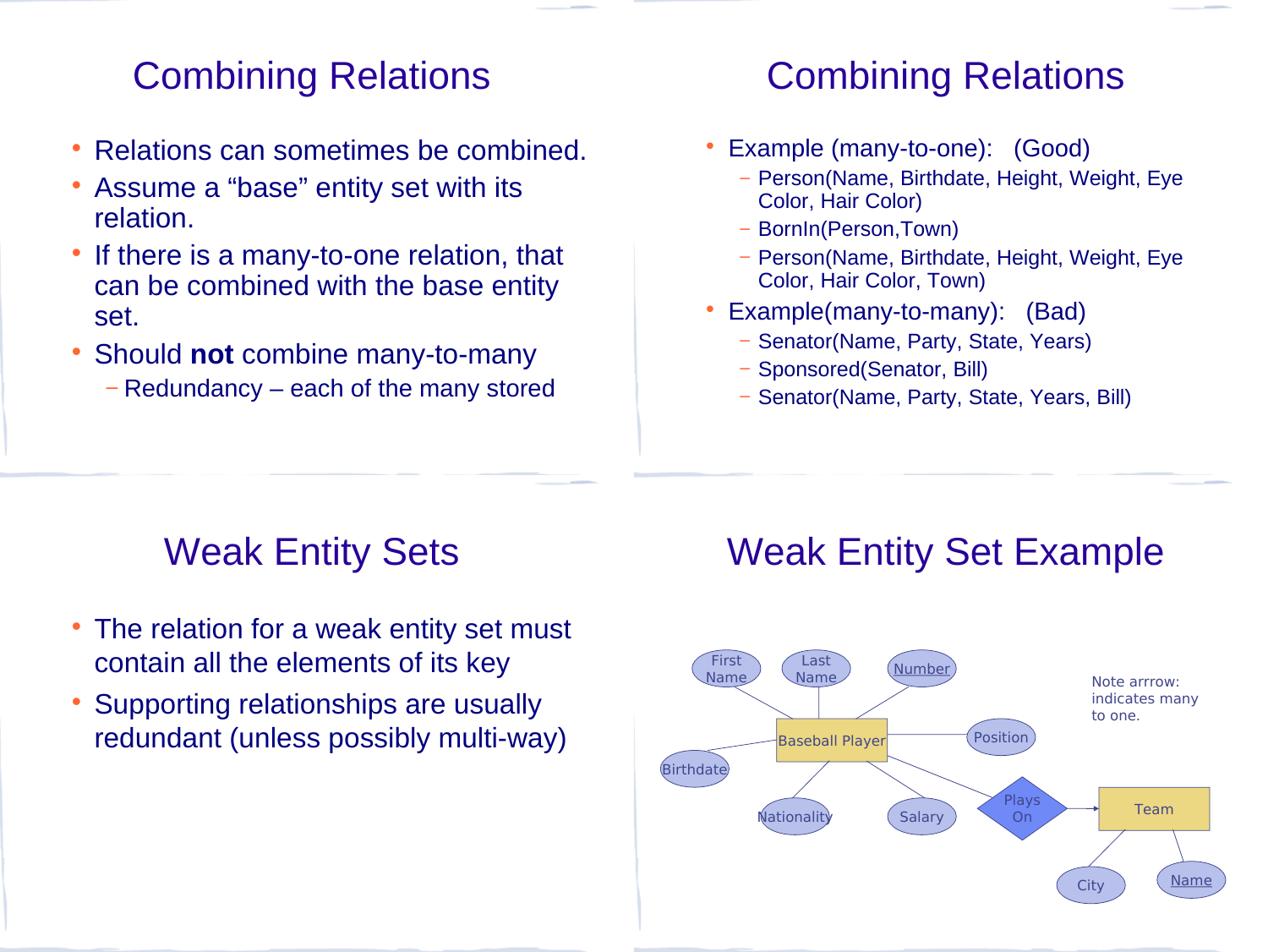### Weak Entity Set Example

- Team(Name, City)
- Baseball Player(Number, TeamName, First Name, Last Name, Position, Birthdate, Nationality, Salary)

#### Weak Entity Set Example

- Team(Name, City)
- Baseball Player(Number, TeamName, First Name, Last Name, Position, Birthdate, Nationality, Salary)
- Note that we don't need PlaysOn(BaseballPlayer.Number, BaseballPlayer.TeamName, Team.Name)

#### Weak Entity Set Example

- Team(Name, City)
- Baseball Player(Number, TeamName, First Name, Last Name, Position, Birthdate, Nationality, Salary)
- Note that we don't need PlaysOn(BaseballPlayer.Number, BaseballPlayer.TeamName, Team.Name)

#### Weak Entity Set Example

- Team(Name, City)
- Baseball Player(Number, TeamName, First Name, Last Name, Position, Birthdate, Nationality, Salary)
- Note that we don't need PlaysOn(BaseballPlayer.Number, BaseballPlayer.Team.Name)

Redundant (same)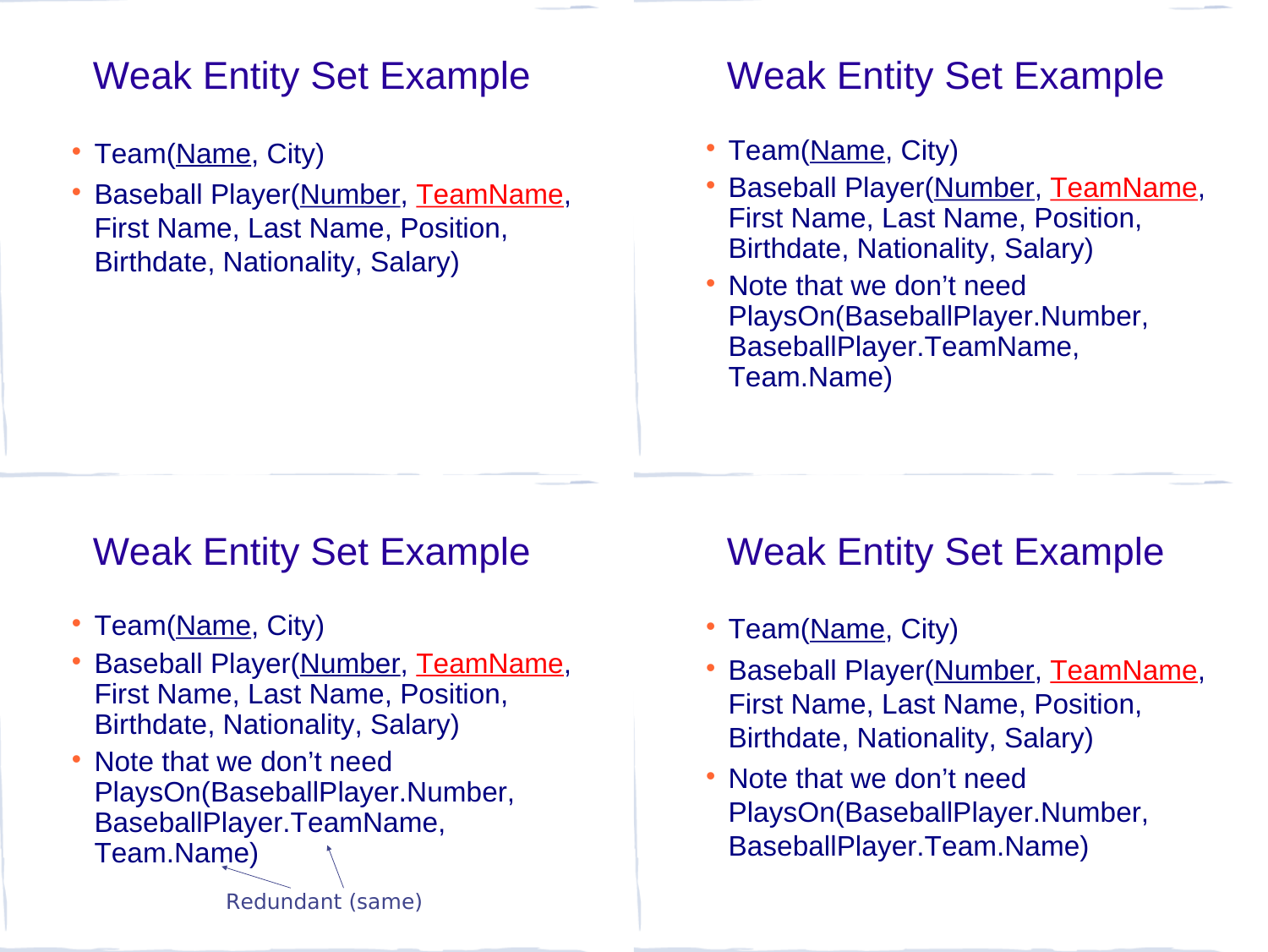## Weak Entity Set Example

- Team(Name, City)
- Baseball Player(Number, TeamName, First Name, Last Name, Position, Birthdate, Nationality, Salary)
- Note that we don't need PlaysOn(BaseballPlayer.Number, BaseballPlayer.Team.Name)

Already Included

## **Subclasses** Different Options

Different ways to represent subclasses



#### Object-Oriented Style

 One relation for each subset, including all "inherited" attributes

| <b>Elected Official</b> |            |  |  |
|-------------------------|------------|--|--|
| lame                    | Party      |  |  |
| <b>Chet Edwards</b>     | Democrat   |  |  |
| ohn Cornyn              | Republican |  |  |
| ohn Adams               | Federalist |  |  |
| Ron Paul                | Republican |  |  |

| <b>U.S. Representative</b> |                          |                 |  |
|----------------------------|--------------------------|-----------------|--|
| Name                       | Party                    | <b>District</b> |  |
| Chet<br>Edwards            | Democrat                 | 11 7            |  |
| <b>Ron Paul</b>            | Republican <sub>14</sub> |                 |  |

# Entity-Relationship Style

 One relation for each subclass (including key)

| <b>Elected Official</b> |              |  |  |
|-------------------------|--------------|--|--|
| lame                    | <b>Party</b> |  |  |
| <b>Chet Edwards</b>     | Democrat     |  |  |
| ohn Cornyn              | Republican   |  |  |
| ohn Adams               | Federalist   |  |  |
| Ron Paul                | Republican   |  |  |

| <b>U.S. Representative</b> |                 |  |  |
|----------------------------|-----------------|--|--|
| Name                       | <b>District</b> |  |  |
| <b>Chet Edwards</b>        |                 |  |  |
| <b>Ron Paul</b>            |                 |  |  |